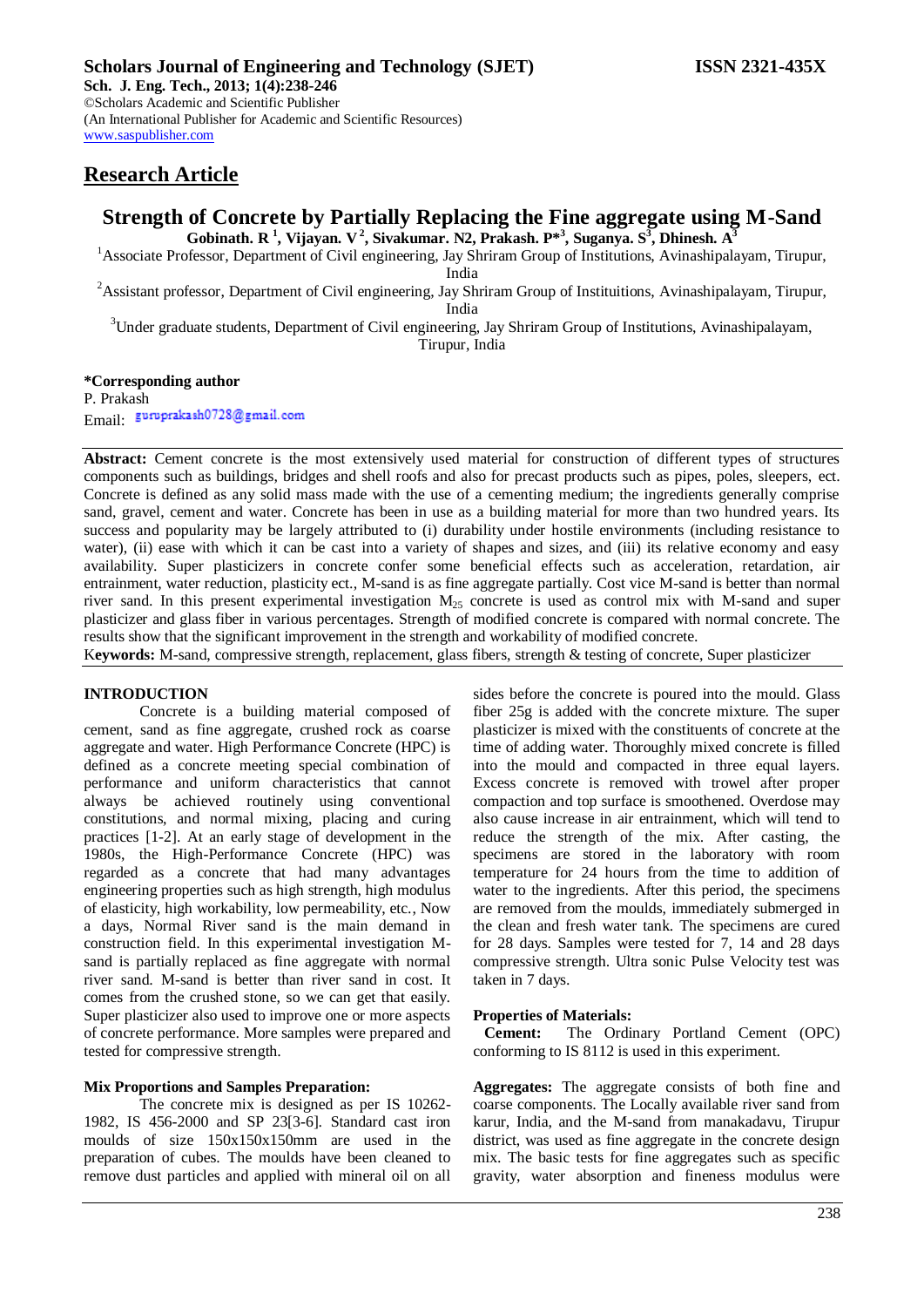found. The grain size distribution curve for normal river sand and M-sand.

The coarse aggregate used in the experimental investigation is a mixture of 20mm size aggregates. The aggregates are angular in shape and free from dust. The basic tests for coarse aggregates such as specific gravity, water absorption and fineness modulus were found. The results of sieve analysis of coarse aggregate are shown in **Table-2.**

**Water:** Water should be free from sewage, oil, acid, strong alkalis or vegetable matter, clay and loam. The water used in the concrete is potable (referred from IS 456-2000) and is satisfactory to use. Water sample collected from bore well.

| S.NO | <b>PARAMETER</b>       | <b>RESULTS</b> | <b>LIMITS AS PER</b><br>IS 456-2000 |
|------|------------------------|----------------|-------------------------------------|
|      |                        | 6.8            | $6.5 - 8.5$                         |
|      | Chlorides(mg/l)        | 50             | 2000(PCC)                           |
|      |                        |                | 500(RCC)                            |
|      | Alkalinity(mg/l)       |                |                                     |
|      | Organic solids(mg/l)   | 52             | 200                                 |
|      | Inorganic solids(mg/l) | 126            | 3000                                |

**Table 1**: **properties of water**

**Super Plasticizer:** Super Plasticizers are the most recognized category of water reducing admixtures having a remarkable plastering action on concrete and produce substantial enhancements in workability. A super plasticizer is a material other then water, aggregates and cement used as an ingredient of concrete and added immediately before or during the mixing. Super plasticizers are used where a delay in transportation or placing is required, or when high ambient temperatures cause rapid slump loss. It facilitates production of high quality concrete. The super plasticizers enable quicker placing and compaction of concrete. They also minimize the risk of segregation and bleeding; thus aids pumping of concrete.

| <b>SIEVE SIZE</b> | PERCENTAGE OF<br><b>FINENESS</b> |
|-------------------|----------------------------------|
| $4.75$ mm         | 100                              |
| 1.18mm            | 68.5                             |
| $0.85$ mm         | 57.5                             |
| $0.60$ mm         | 53.3                             |
| $0.50 \text{ mm}$ | 18.3                             |
| $0.43$ mm         | 16.3                             |
| $0.30$ mm         | 14.3                             |
| $0.15$ mm         | 5.3                              |
| $0.90$ mm         | 4.3                              |
| Pan               |                                  |

**Chart 1: Fineness of M-Sand Which Retained In the Sieve**

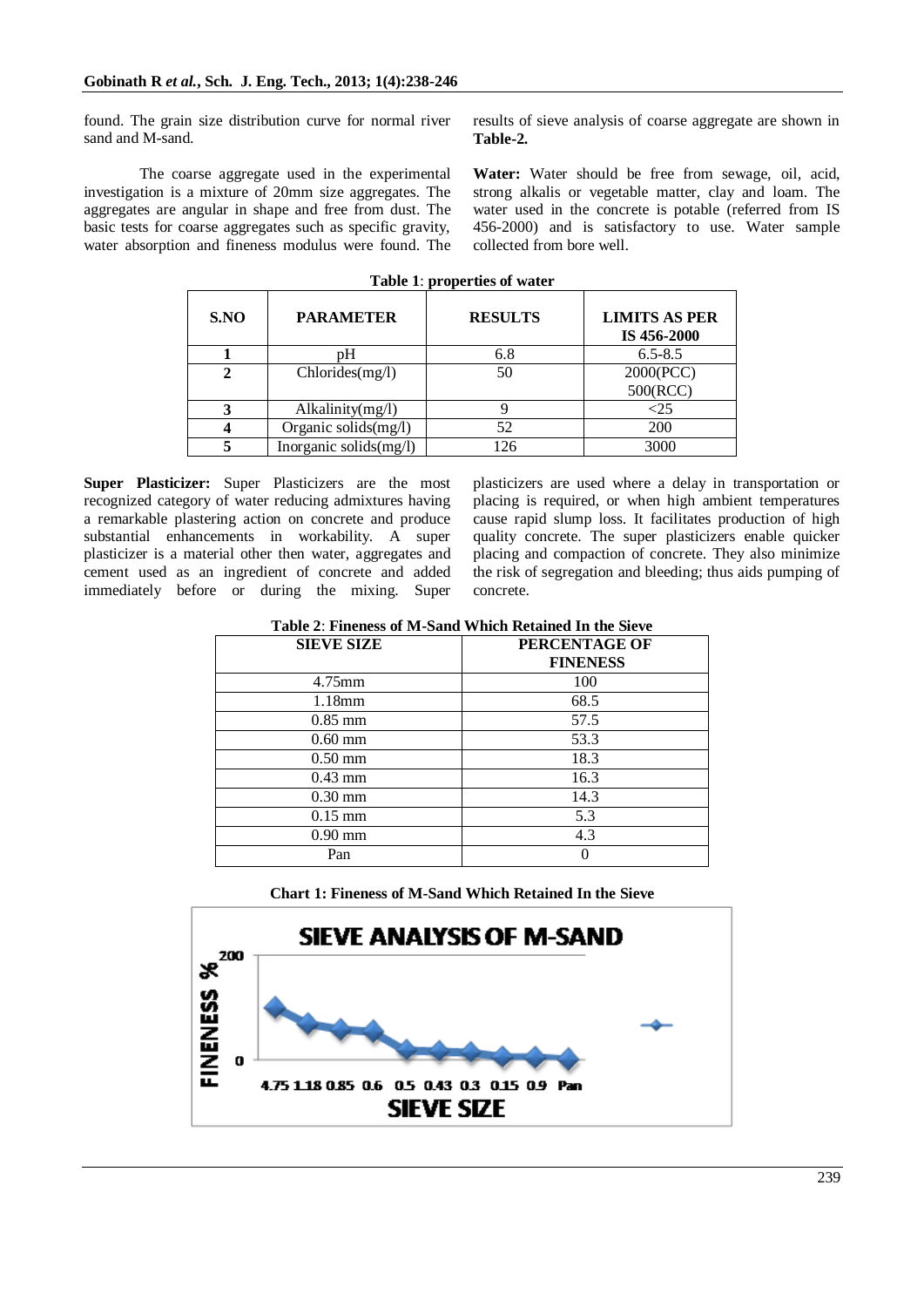| S<br>N <sub>0</sub> | <b>Mix</b><br>ID | <b>Mix</b><br>ratio | <b>Replacement of</b><br>SF | <b>Cement</b><br>$Kg/m^3$ | F.A<br>$Kg/m^3$ | C.A<br>$Kg/m^3$ | Water<br>(lit) | S.P<br>(ml) | <b>Glass</b><br>fiber<br>(gm) |
|---------------------|------------------|---------------------|-----------------------------|---------------------------|-----------------|-----------------|----------------|-------------|-------------------------------|
|                     | Normal           | 25                  |                             | 20                        | 12              | 18              | 10             | 25          | 250                           |
| $\mathbf{2}$        | M-Sand           | 25                  |                             | 20                        | 12              | 18              | 10             | 25          | 250                           |
| 3                   | M-San            | 25                  |                             | 20                        | 12              | 18              | 10             | 25          | 250                           |

**Mix design:**

**Table 3**: **Mix Design for Replacement of F.A, C.A and Silica Fume**

### **Objectives:**

The specific objectives of the present investigations are as listed below.

- To obtain a mix proportion for  $M_{25}$  concrete using M-Sand and to quantify the optimum usage of M-Sand.
- To introduce Glass fibers in percentages and to quantify the optimum usage of Glass fibers in replacement to cement.
- To study the combined effect of using Glass fibers and M-Sand in such concretes.

### **Experimental procedure:**

The present investigations are aimed to study the properties of Concrete where in the river sand is replaced in percentages of M-Sand .The properties of the materials for producing the concrete with the properties of fresh concrete such as the Compressive strength of concrete has been evaluated at different stages of the work [7].

The specimen of standard cube of (150mm x 150mm x 150mm) was used to determine the compressive strength of concrete. Three specimens were tested for 7, 14 & 28 days with each proportion of M-sand replacement. The constituents were weighed and the materials were mixed by hand mixing. The mixes were compacted using vibrating needle. The specimens were remolded after 24 h, cured in water for 7,14 & 28 days, and then tested for its compressive as per Indian Standards.

# **Results and discussion:**

### **Compressive strength of concrete:**

The test was carried out conforming to IS 516- 1959 to obtain compressive strength of concrete at the age of 7, 14 and 28 days. The cubes were tested using Compression Testing Machine (CTM) of capacity 200KN. The results of conventional concrete and concrete with M-Sand are presented in tables and figures below

| Sample.<br>N <sub>0</sub> | Load at failure<br>in conventional<br>concrete | Compressive<br>strength in 7<br>days<br>(N/mm <sup>2</sup> ) | <b>Loads at</b><br>failure in<br>addition of<br><b>M-sand and</b><br><b>SNP</b> | Compressive<br>strength in 7<br>days<br>(N/mm <sup>2</sup> ) |
|---------------------------|------------------------------------------------|--------------------------------------------------------------|---------------------------------------------------------------------------------|--------------------------------------------------------------|
| 1.                        | 310                                            | 13.77                                                        | 450                                                                             | 20                                                           |
| 2.                        | 295                                            | 13.11                                                        | 445                                                                             | 19.77                                                        |
| 3.                        | 300                                            | 13.33                                                        | 460                                                                             | 20.44                                                        |
|                           | AVG                                            | 13.40                                                        | <b>AVG</b>                                                                      | 20.07                                                        |

| Table 4: Compressive strength of 7 – days for normal and M-Sand concrete |
|--------------------------------------------------------------------------|
|--------------------------------------------------------------------------|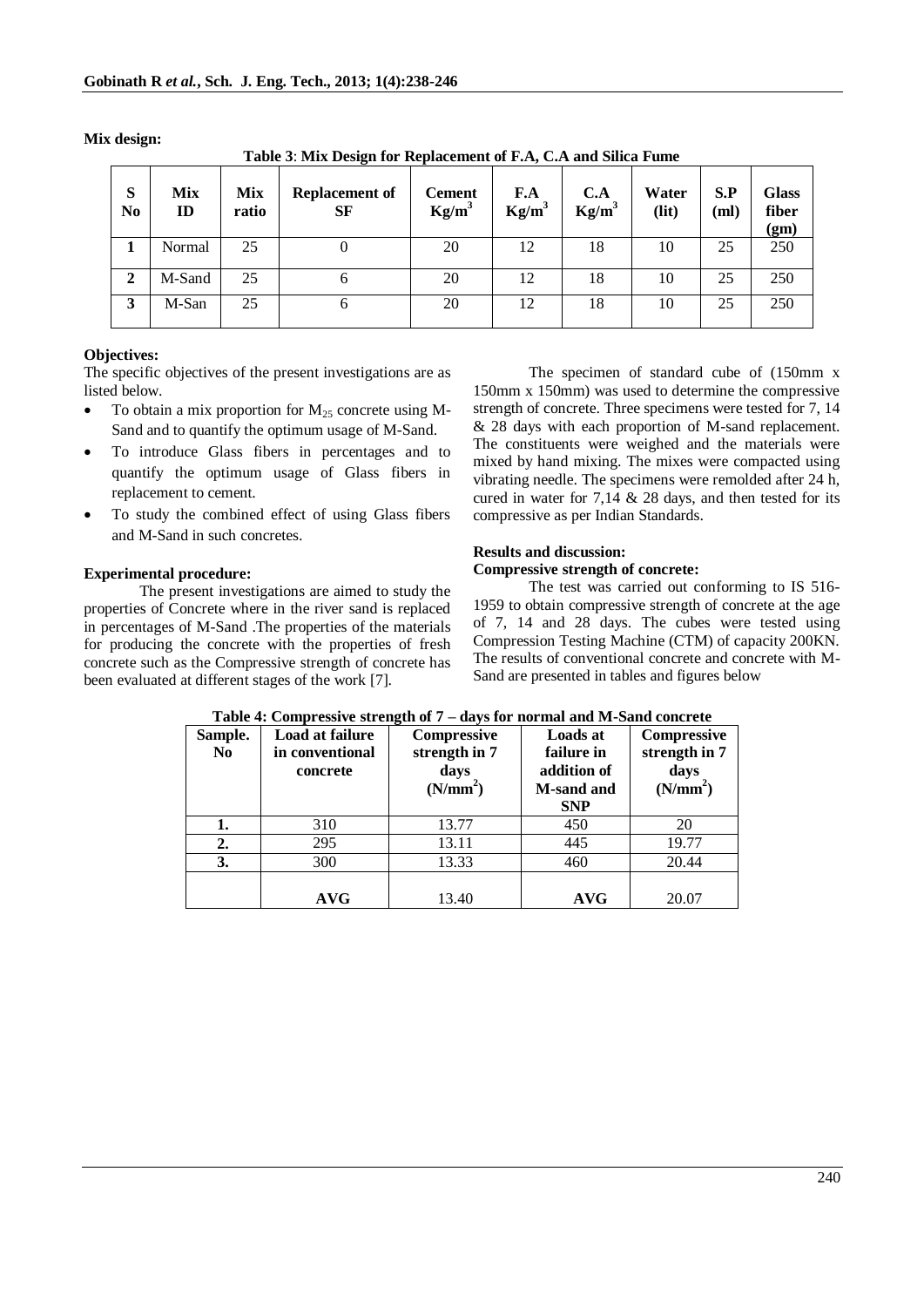

**Chart 2: Compressive strength of 7 – days for normal and M-Sand concrete**

**Table 5: Compressive strength of 14– days for normal and M-Sand concrete**

| S.NO | Load at failure in<br>conventional<br>concrete | Compressive<br>strength in 14 days<br>(N/mm <sup>2</sup> ) | Loads at failure in<br>addition of<br><b>M-sand and SNP</b> | Compressive<br>strength in 14<br>days<br>(N/mm <sup>2</sup> ) |
|------|------------------------------------------------|------------------------------------------------------------|-------------------------------------------------------------|---------------------------------------------------------------|
| 1.   | 420                                            | 18.66                                                      | 540                                                         | 24                                                            |
| 2.   | 470                                            | 20.88                                                      | 590                                                         | 26.22                                                         |
| 3.   | 490                                            | 21.77                                                      | 610                                                         | 27.11                                                         |
|      | <b>AVG</b>                                     | 20.43                                                      | <b>AVG</b>                                                  | 25.78                                                         |

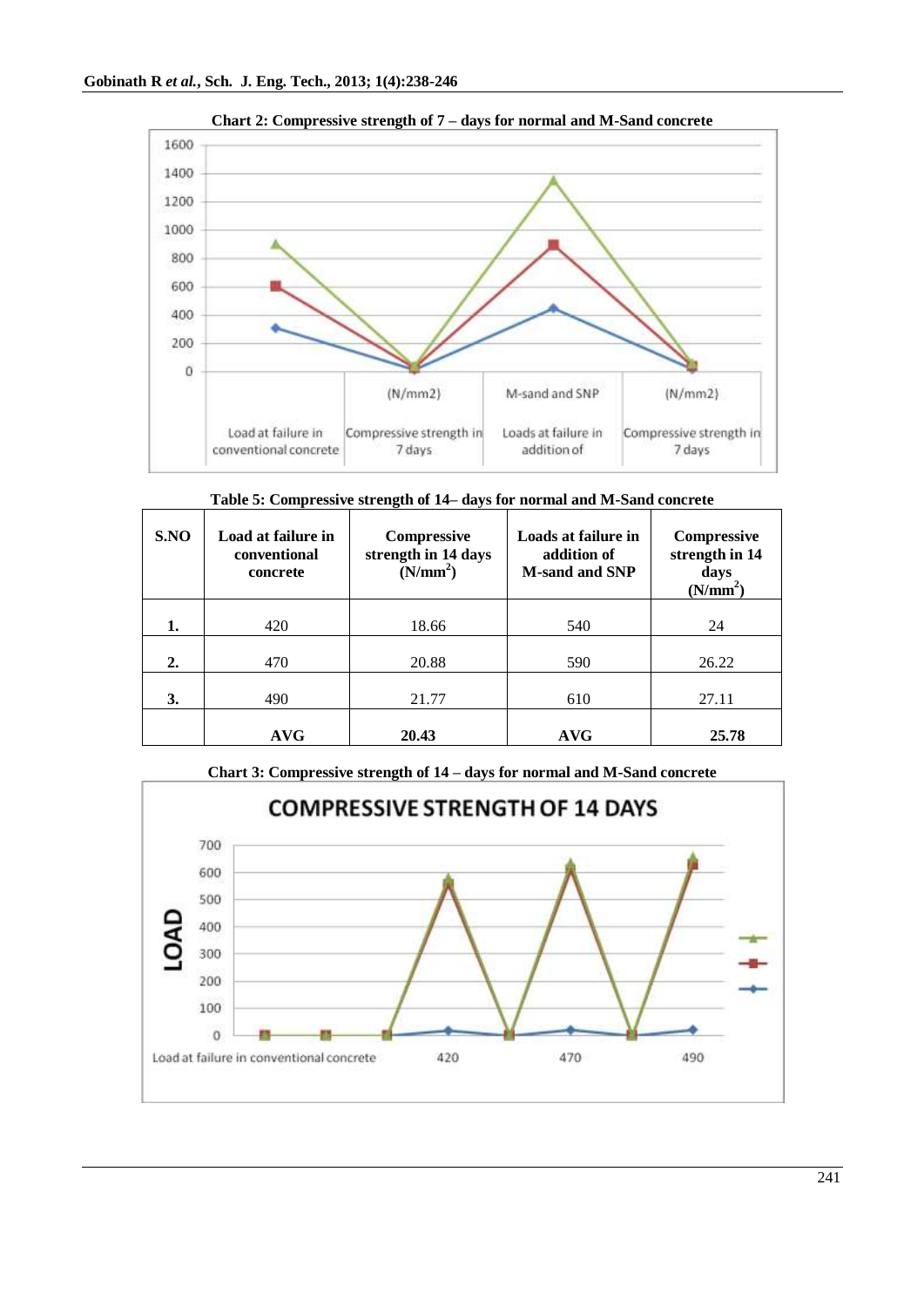| Sample.<br>No | Load at failure<br>in conventional | Compressive<br>strength in 28 | <b>Loads at</b><br>failure in    | Compressive<br>strength in 28 |
|---------------|------------------------------------|-------------------------------|----------------------------------|-------------------------------|
|               | concrete<br>(KN)                   | days<br>(N/mm <sup>2</sup> )  | addition<br>оf                   | davs<br>(N/mm <sup>2</sup> )  |
|               |                                    |                               | <b>M-sand</b><br>and SNP<br>(KN) |                               |
| 1.            | 600                                | 26.66                         | 685                              | 30.44                         |
| 2.            | 535                                | 23.77                         | 630                              | 28                            |
| 3.            | 585                                | 26                            | 655                              | 29.11                         |
|               | <b>AVG</b>                         | 25.48                         | <b>AVG</b>                       | 29.18                         |

**Table 6: Compressive strength for normal and M-Sand concrete at 28 – days** 





| Sample.<br>N <sub>0</sub> | Loads at failure in<br>addition of<br><b>M-sand and SNP</b> | Compressive strength in 7<br>days<br>(N/mm <sup>2</sup> ) |
|---------------------------|-------------------------------------------------------------|-----------------------------------------------------------|
|                           | (KN)                                                        |                                                           |
|                           | 450                                                         | 20                                                        |
| <sup>2.</sup>             | 445                                                         | 19.77                                                     |
|                           | 460                                                         | 20.44                                                     |
|                           | <b>AVG</b>                                                  | 20.07                                                     |

**Chart 5: M-Sand Concrete 7- Days**

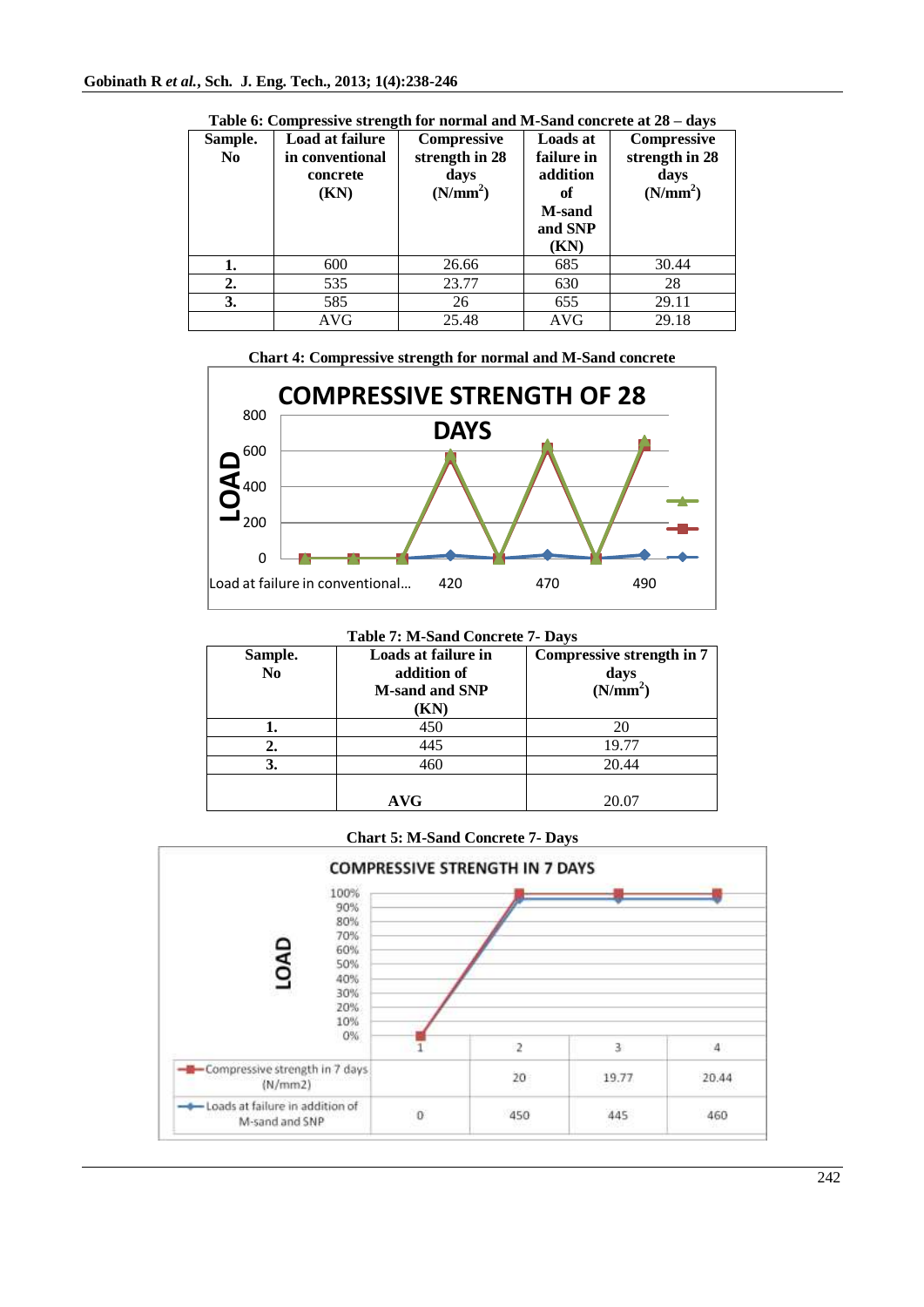| Sample.<br>$\mathbf{N}\mathbf{o}$ | Load at failure in<br>conventional concrete | Compressive strength in 7<br>days<br>(N/mm <sup>2</sup> ) |
|-----------------------------------|---------------------------------------------|-----------------------------------------------------------|
|                                   | 310                                         | 13.77                                                     |
| 2.                                | 295                                         | 13.11                                                     |
| 3.                                | 300                                         | 13.33                                                     |
|                                   | <b>AVG</b>                                  | 13.40                                                     |

**Table 8: Normal Concrete 7- Days**

**Chart 6:** Normal Concrete 7- Days



**Table 9: M-Sand Concrete 14 – Days**

| Sample.<br>No | Load at failure in conventional<br>concrete<br>(KN) | <b>Compressive strength in 14</b><br>days<br>(N/mm <sup>2</sup> ) |
|---------------|-----------------------------------------------------|-------------------------------------------------------------------|
| ı.            | 420                                                 | 18.66                                                             |
| ۷.            | 470                                                 | 20.88                                                             |
|               | 490                                                 | 21.77                                                             |
|               | AVG                                                 | 20.43                                                             |

**Chart 7: M-Sand Concrete 14 – Days**

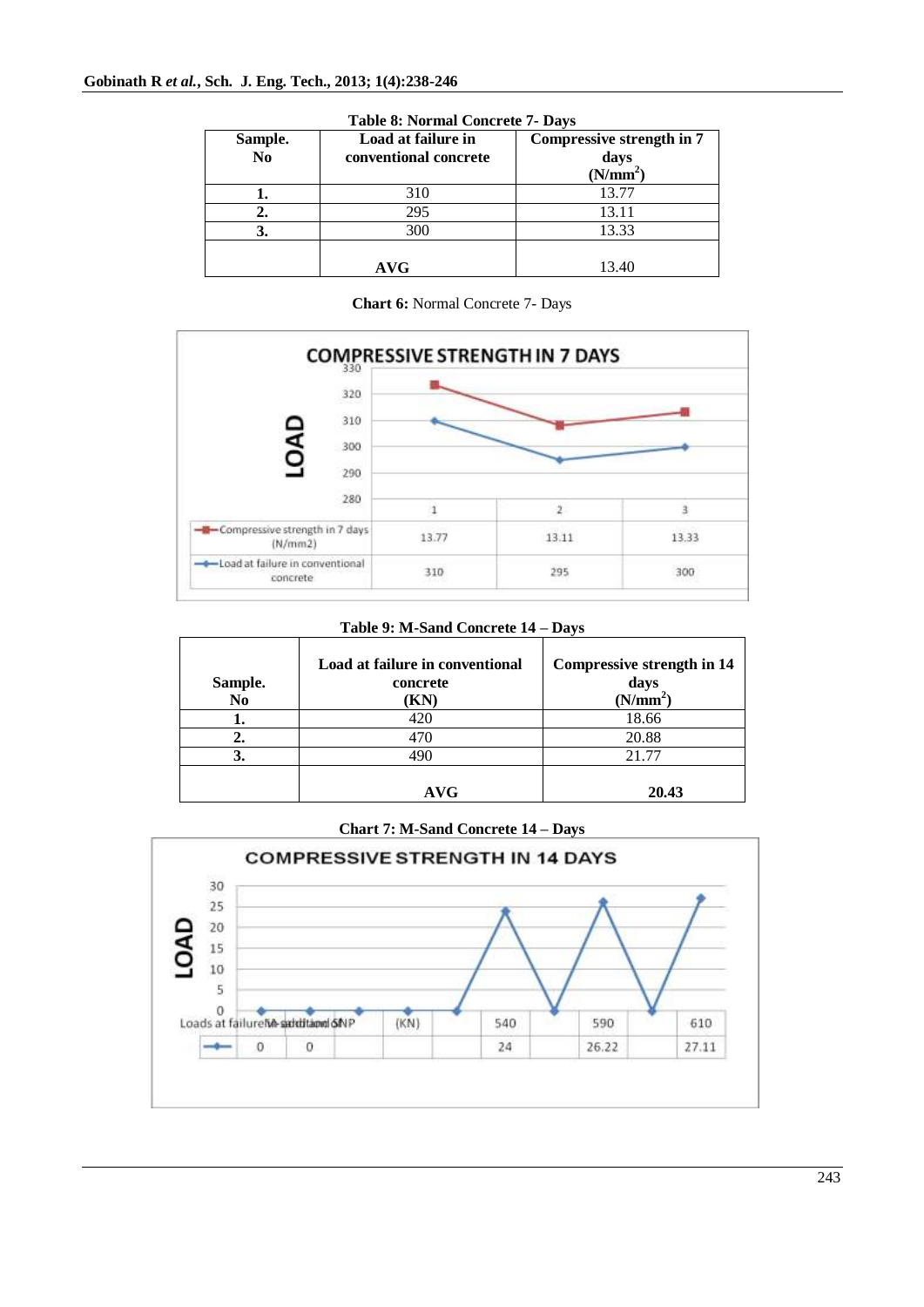| Sample.<br>N <sub>0</sub> | Load at failure in conventional<br>concrete<br>(KN) | <b>Compressive strength in 14</b><br>days<br>(N/mm <sup>2</sup> ) |
|---------------------------|-----------------------------------------------------|-------------------------------------------------------------------|
|                           | 420                                                 | 18.66                                                             |
|                           | 470                                                 | 20.88                                                             |
| 2.                        |                                                     |                                                                   |
|                           | 490                                                 | 21.77                                                             |
| 3.                        |                                                     |                                                                   |
|                           | AVG                                                 | 20.43                                                             |

## **Table 10: NORMAL CONCRETE 14 – DAYS**





### **Table11: M-Sand Concrete 14 – Days**

| Sample.<br>N <sub>0</sub> | Loads at failure in addition of<br><b>M-sand and SNP</b><br>KN) | <b>Compressive strength in 14</b><br>days<br>(N/mm <sup>2</sup> ) |
|---------------------------|-----------------------------------------------------------------|-------------------------------------------------------------------|
|                           | 540                                                             | 24                                                                |
| 2.                        | 590                                                             | 26.22                                                             |
| 3.                        | 610                                                             | 27.11                                                             |
|                           | AVG                                                             | 25.78                                                             |



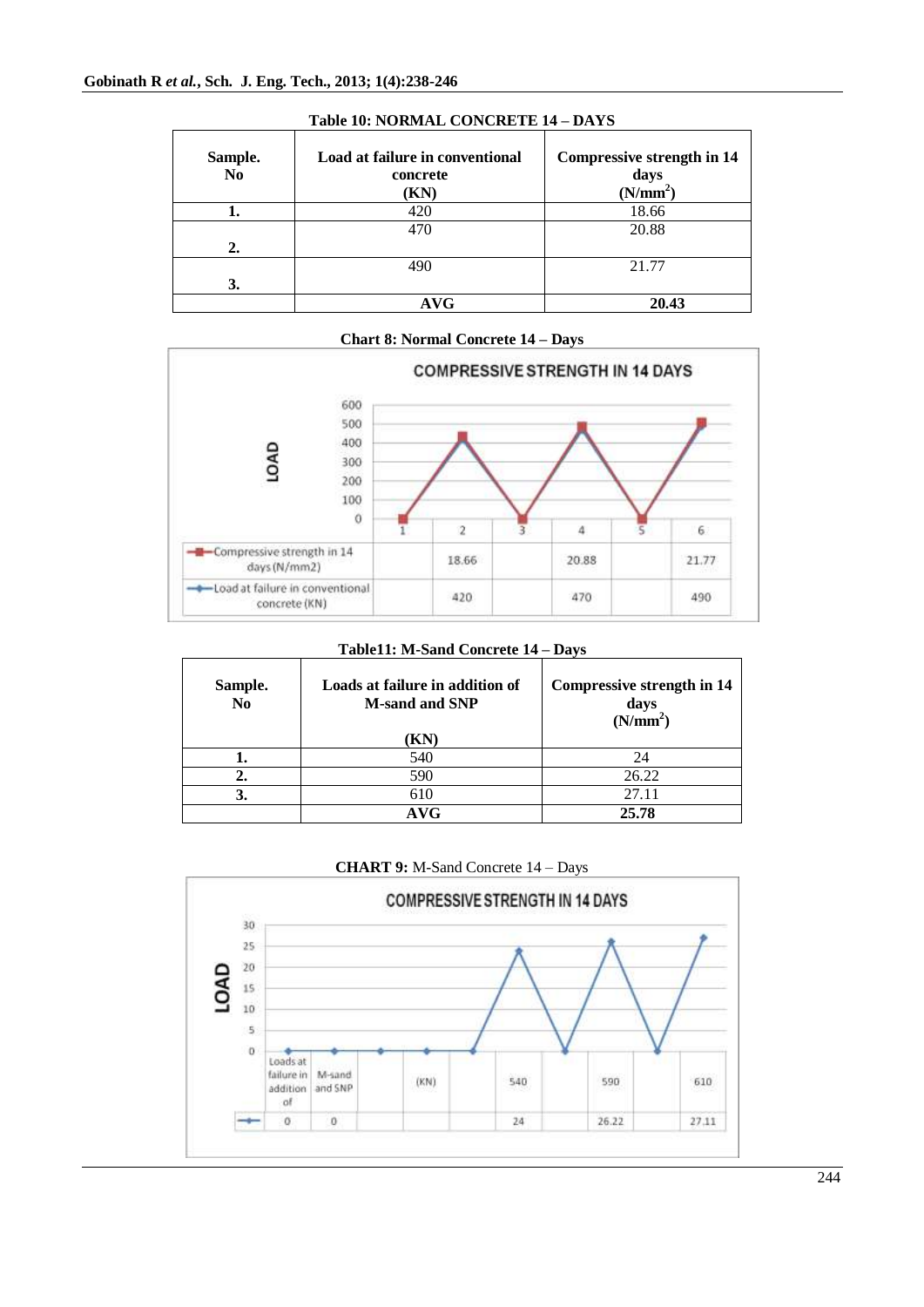| Sample.<br>N <sub>0</sub> | Load at failure in<br>conventional concrete<br>(KN) | Compressive strength in<br>28 days<br>(N/mm <sup>2</sup> ) |
|---------------------------|-----------------------------------------------------|------------------------------------------------------------|
|                           | 600                                                 | 26.66                                                      |
|                           | 535                                                 | 23.77                                                      |
|                           | 585                                                 | 26                                                         |
|                           | AVG                                                 | 25.48                                                      |

**Table 13:** Compressive strength for m-sand concrete at 28 days

### **Table 14: Compressive strength for normal at 28 days**

| Sample.<br>N <sub>0</sub> | Loads at failure in addition<br>оf<br><b>M-sand and SNP</b><br>(KN) | Compressive strength in<br>28 days<br>(N/mm <sup>2</sup> ) |
|---------------------------|---------------------------------------------------------------------|------------------------------------------------------------|
|                           | 685                                                                 | 30.44                                                      |
| 2.                        | 630                                                                 | 28                                                         |
| 3.                        | 655                                                                 | 29.11                                                      |
|                           | AVG                                                                 | 29.18                                                      |





 $\triangleright$ 

The materials used in this study satisfied the standard requirements. Test results of M-Sand were Satisfactory. Comparison of the test result of standard conventional concrete cubes and concrete cast using M Sand and glass fibers indicated that the strength is increased in M-sand concrete.

### **Conclusions:**

Following are the conclusions derived from the study,

M Sand is satisfying the requirements of fine aggregate such as strength, gradation, shape, Angularity etc.

### **References**

- 1. Syam Prakash V; Ready Mixed Concrete Using Manufactured Sand As Fine Aggregate. 32nd Conference on Our World In Concrete & Structures: 28 – 29 August 2007, Singapore.
- 2. Collis L, Fox RA; Aggregates, Sand, Gravel and Crushed Rock Aggregates for Construction Purposes, The Geological Society, London, 1985; 220.

 M-Sand can be produced to fall in the desired Zone according to our requirement. This can definitely ensure the quality of concrete.

 Compressive strength obtained for conventional concrete cubes and concrete cast using M Sand and glass fibers indicates that the strength properties of M Sand are adequate.

 $\triangleright$  The dwindling sources of natural sand and its high cost could encourage the adoption of M-sand by 50% replacement of natural sand.

- 3. IS 4926 : 2003, Ready Mix Concrete, Code of practice
- 4. IS 2383 : 1963 (Part1 to Part 8), Methods of Test for Aggregates for Concrete
- 5. IS 383 : 1970 Specification for Coarse and Fine Aggregate from Natural Sources for Concrete
- 6. SP 23 : 1982, Hand Book on Concrete Mixes.
- **7.** Rao SK, Rao TS, Sravana P; Effect of Manufacture sand on Strength Characteristics of